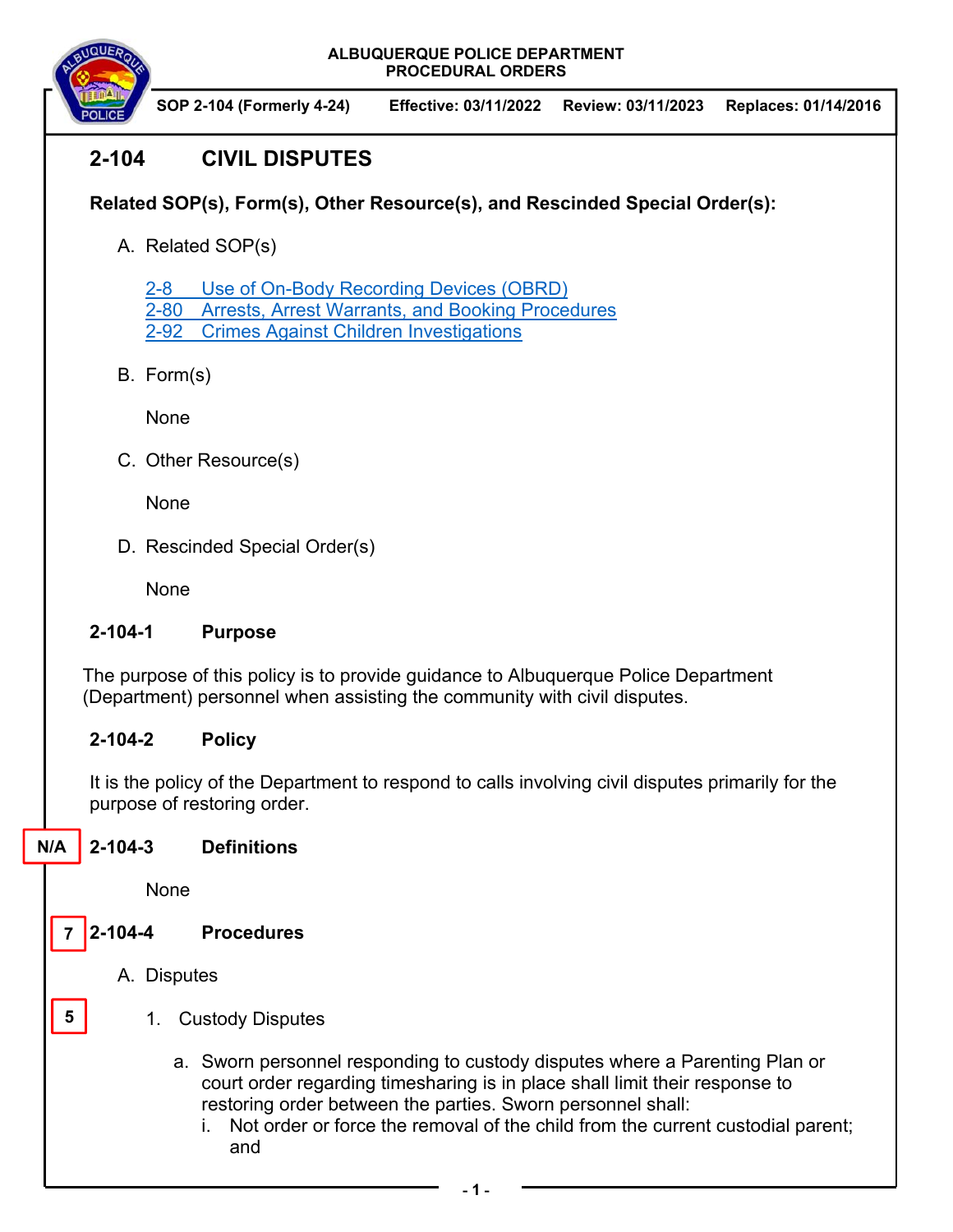#### **ALBUQUERQUE POLICE DEPARTMENT PROCEDURAL ORDERS**



 **SOP 2-104 (Formerly 4-24) Effective: 03/11/2022 Review: 03/11/2023 Replaces: 01/14/2016**

- ii. Advise the parties to seek legal advice on the matter and completely document the incident in a Uniform Incident Report.
- b. If sworn personnel encounter a situation where a pick-up order for a child has been issued by the court and signed by a judge, they shall enforce the pick-up order according to the directives outlined in the pick-up order.
	- i. Sworn personnel shall complete a Uniform Incident Report documenting the incident and the enforcement of the court's order.
- c. When sworn personnel suspect child abuse or neglect in the home of the current custodial parent, they shall call the New Mexico Children, Youth, and Families Department (CYFD) to take custody of the child, and CYFD decides appropriate placement of the child.
	- i. Sworn personnel shall complete a Uniform Incident Report documenting the incident, consistent with SOP Crimes Against Children Investigations.
- d. In cases where there is an Order of Protection addressing child custody, sworn personnel shall enforce the custody provisions of the Order so long as the custody portion has not expired or been modified by a more recent Order of Protection.
- 2. Disputes Involving Liens

Sworn personnel shall not attempt to take personal property away from one individual and give it to another if there is a dispute over ownership of the property involved.

3. Disputes Over Property Disposition

Sworn personnel shall advise the individual in possession of the property not to dispose of it until the courts have resolved the matter.

4. Disputes Involving Rent or Lease Agreements

Sworn personnel responding to calls regarding disputes over rent and/or lease agreements shall limit the response to restoring order.

B. Referrals for Legal Advice

Sworn personnel shall advise the individuals to seek legal advice and permit the courts to determine their respective rights to the property.

- C. Court Order Enforcement
	- 1. Sworn personnel are advised to be cautious of court orders of a suspicious nature. When one individual has a court order that appears to grant them the right to possession of the property in question, the order shall be enforced only by the official specifically directed to do so in the order.